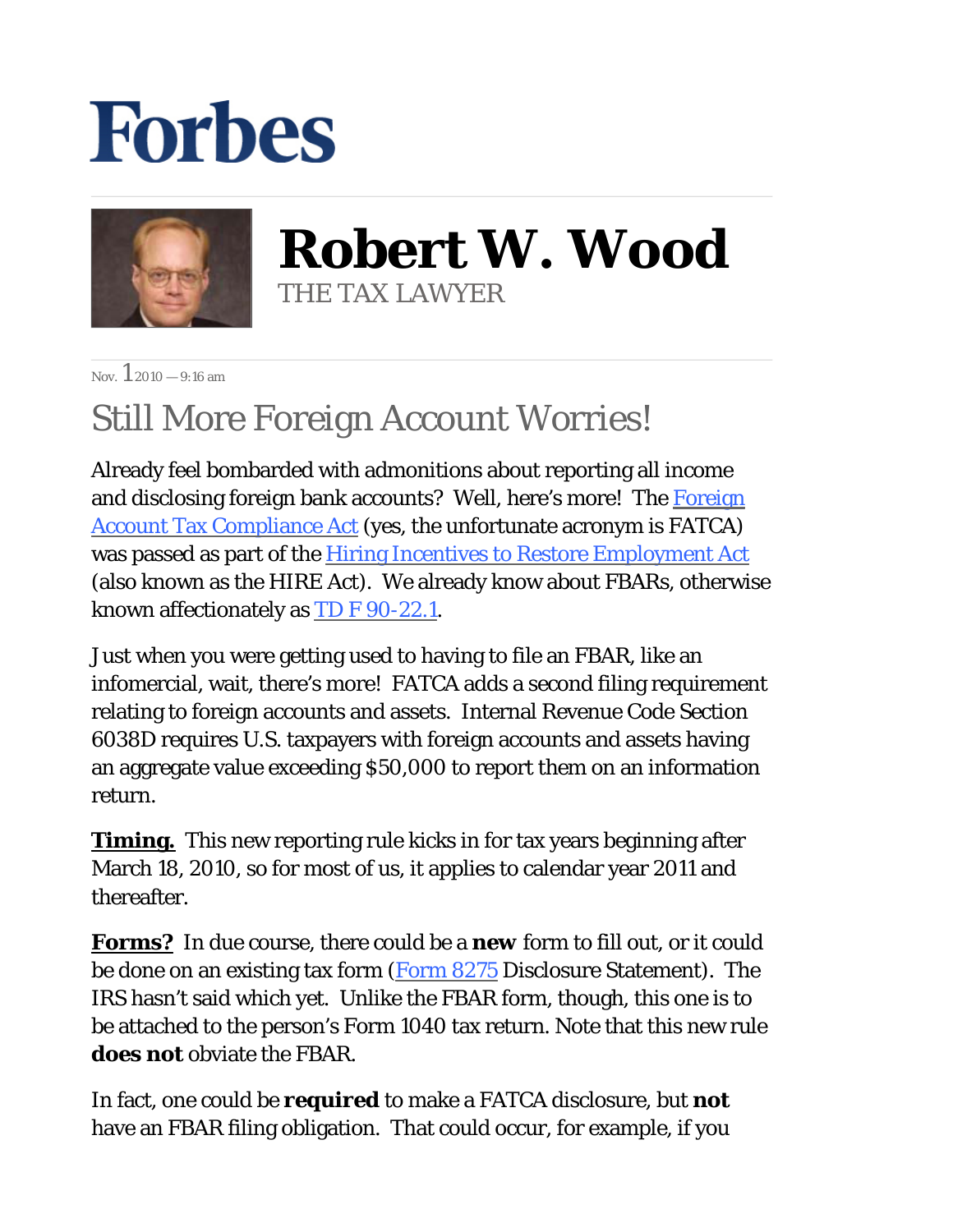have an investment in a foreign hedge fund or private equity fund which would be subject to FATCA but should not require an FBAR.

The FATCA disclosure must include the name and address of the financial institution, the account number, or in the case of a stock or security, the name and address of the issuer and the class or issue of the stock or security. Similar identification is required for other sorts of assets. The disclosure must include the highest value of the asset during the year.

**Not Your Father's FATCA.** Some of us are now used to the "foreign bank account worth over \$10,000" shorthand that triggers an FBAR filing. So what's the shorthand rule for FATCA filings?

Report "specified foreign financial assets" with an aggregate value exceeding \$50,000. A "specified foreign financial asset" includes ownership of:

- Any financial account maintained by a foreign financial institution; •
- Any stock or security issued by a non-U.S. person;
- Any financial interest or contract held for investment that has a non-U.S. issuer or counterparty; and •
- Any interest in a foreign entity. That means taxpayers who purchase foreign real estate through an entity are covered. •

**Penalties.** What fun would it be to talk of filing and disclosure obligations without talk of penalties? FATCA has these too. The minimum penalty for failing to make the required disclosure is \$10,000.

But that's not all. The penalty increases by \$10,000 for each 30-day period following notification from the Treasury Department, with a maximum penalty of \$50,000. However, there's a 90-day grace period before these timed penalty additions are added, starting with the notification from the Treasury. The penalty is waivable if the taxpayer demonstrates the failure to file was due to reasonable cause.